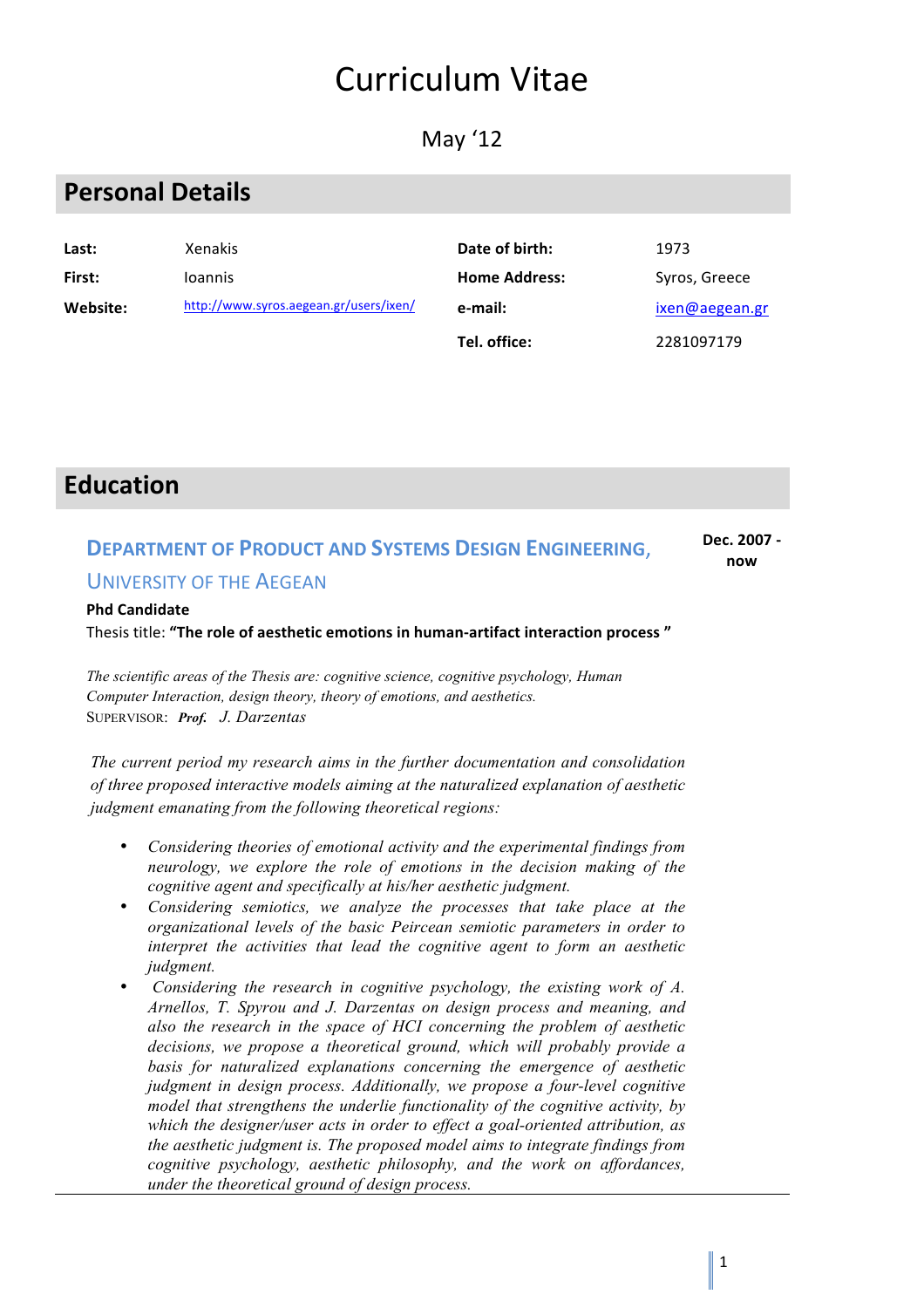*The thesis defends the necessity of naturalized explanations in aesthetics and addresses all the theoretical characteristics, which enable an agent (participant in design process) to be engaged in a naturalized cognitive process in order to construct an aesthetic judgment. Without naturalized models the explanations are not possibly grounded into physical, and probably those models are leaving out important processes and mechanisms as black boxes. Naturalization, demands continuously incomes concerning the progress of science, which pertains the respective phenomena in order to understand and model them.*

#### **DEPARTMENT OF PRODUCT AND SYSTEMS DESIGN ENGINEERING,**

**2004-2007**

#### UNIVERSITY OF THE AEGEAN

**Master of Science (MSc)** Title: "Design of Interactive and Industrial Products and Systems"

Master Thesis: "Aesthetic judgment in human-artifact interaction process. Study and **enrichment of perceptual interactive model"** SUPERVISOR: *Prof. J. Darzentas*

#### **ATHENS SCHOOL OF FINE ARTS**

Master in:**"Painting"** SUPERVISOR: *Prof. T. Patraskidis*

- **Speciality in Fresco and Icon Painting working in studios of Lecturer P. Samios**
- Psychology of Education (*Prof. Danassis*-*Afentakis)*,
- Art Teaching (*Prof. T. Salla*)

#### **DEPARTMENT OF GRAPHIC ARTS & TECHNOLOGY,**

#### ΤΕΙ ATHENS

Thesis: **«Inks and Tumble dryers U.V.»**

SUPERVISOR: *Prof. N. Milonis*

Speciality in Offset Printing and Silk Printing.

**1998-2004**

**1992-1998**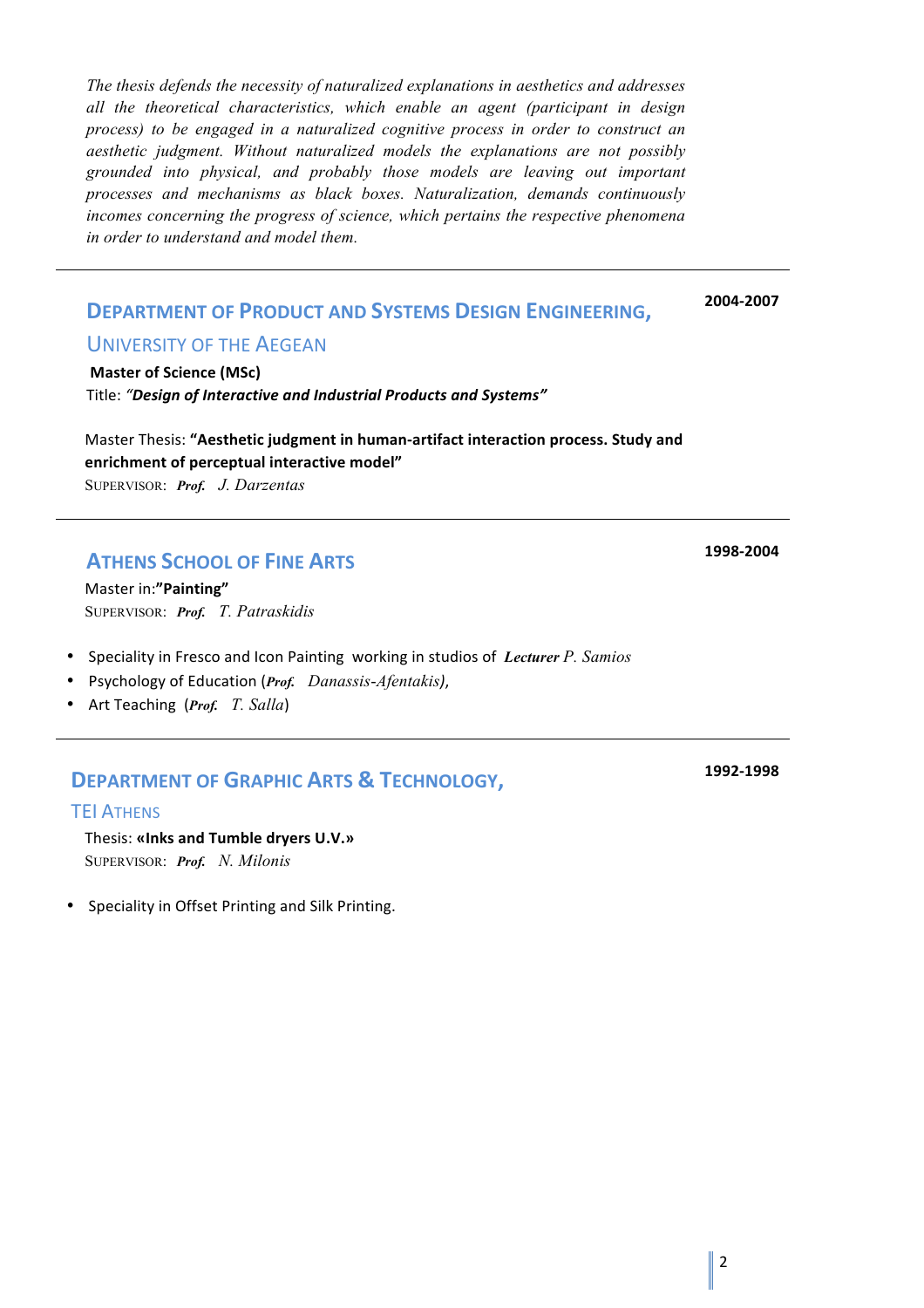## **Publications and Presentations**

#### Journal papers:

- 1. Xenakis I., Arnellos A. & Darzentas J. (2012). The Functional Role of Emotions in Aesthetic Judgement. *New Ideas in Psychology*, *30*(2), 212-226, *doi:* 10.1016/j.newideapsych.2011.09.003
- 2. Xenakis I., Arnellos A., Spyrou T. & Darzentas J. Modelling the Aesthetic Judgement: an *Interactive-semiotic Prespective*. Cybernetics & Human Knowing, (forthcoming)
- 3. Xenakis I. & Arnellos A., *The relation between interaction aesthetics and affordances*. Design Studies, (in press)

#### Book chapters:

1. Xenakis, I., & Arnellos, A. Aesthetics as an emotional activity that facilitates sense-making: Towards an enactive approach to aesthetic experience. In A. Scarinzi (Ed.), Aesthetics and the *Embodied Mind: Beyond Art Theory and the Cartesian Mind-Body Dichotomy*. Springer. (accepted for publication).

#### Submitted papers:

**1.** Xenakis I. & Arnellos A., *The role of aesthetics in the design process*. Design *Issues*, (submitted)

#### Presentations:

- 3. Xenakis I. & Arnellos A. (2012). *Reducing Uncertainty in the Design Process: the Role of* Aesthetics, 8th International Conference on Design & Emotion, 11-14 September 2012, London Central Saint Martin, UK
- 2. Xenakis I., Arnellos A. & Darzentas J. (2011). *Emotions and their Functional Role in Aesthetic* JudgmentInteractivist Summer Institute 2011, Syros, Greece
- 1. Vosinakis S. & Xenakis I. (2011). A Virtual World Installation in an Art Exhibition: Providing a Shared Interaction Space for Local and Remote Visitors. *Proceedings of the Re-thinking* Technology in Museums 2011 (pp. 253-264), Limerick, Ireland

### **Work in Progress**

#### In Preparation:

- v *Modeling aesthetic judgment in design process*
- v *Aesthetics and usability: A cognitive perspective*
- v *Modeling the Psychological State of Presence: a naturalized perspective*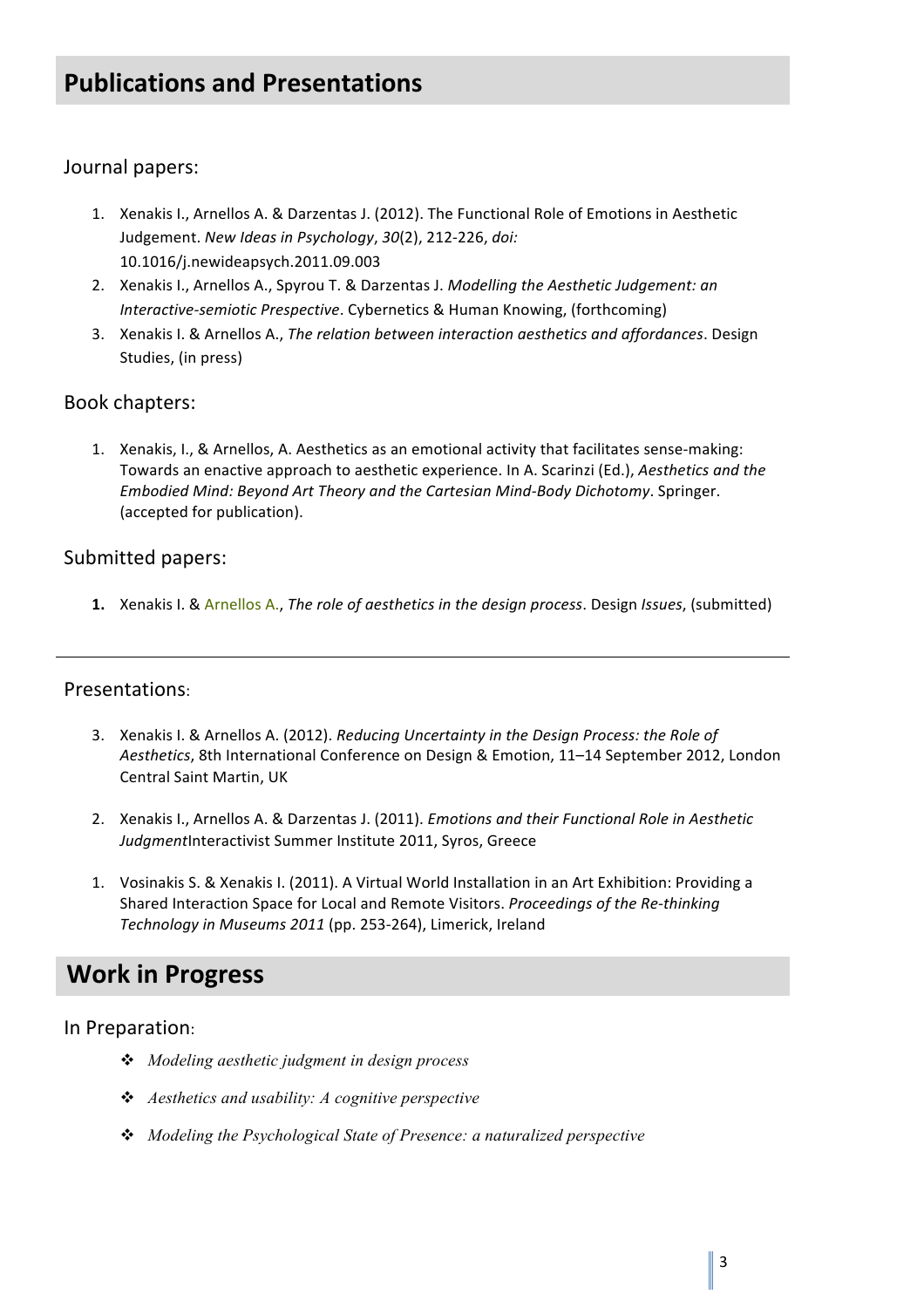## **Academic Experience and Activities**

Conference Organization:

| Interactivist Summer Institute, July 29 - August 1, 2011<br>Department of Product and Systems Design Engineering<br>University of the Aegean, Syros, Greece | 2011 |
|-------------------------------------------------------------------------------------------------------------------------------------------------------------|------|
| 5th Hellenic Conference on Artificial Intelligence, Setn'08. Syros, Greece, 2 - 4<br>Oct. 2008                                                              | 2008 |
| 8th Annual International Gatherings in Biosemiotics. Syros 23-28 June 2008                                                                                  |      |

Participation in national research & development industrial projects:

| "DesignReq", Γενικευμένη Αρχιτεκτονική Συνεργατικού Συστήματος Υποστήριξης<br>της Σχεδίασης Επίπλου, ΕΛΚΕΔΕ                      | 2007 - 2009 |
|----------------------------------------------------------------------------------------------------------------------------------|-------------|
| EUREKA F-JEWEL, Functional Jewellery That Adds Aesthetics and Durability to<br>Quality-Of-Life Enhancing Medical Appliances. EU. | 2007 - 2010 |
| E-FOLKART, Ηλεκτρονικές υπηρεσίες για την υποστήριξη της παραδοσιακής<br>λαϊκής τέχνης. ΕΛΚΕΑ                                    | 2007-2010   |

## **Teaching Experience**

**DEPARTMENT OF PRODUCT AND SYSTEMS DESIGN ENGINEERING,** 

UNIVERSITY OF THE AEGEAN

UNDERGRADUATE STUDIES

| Course Title: History of Design and Technology I                       | 2007 - now   |
|------------------------------------------------------------------------|--------------|
| Course Title: History of Design and Technology II                      | $2008 - now$ |
| Course Title: Studio III, 2D & 3D Design Using Traditional & New Media | $2008 - now$ |
| Course Title: Studio IV, 2D & 3D Design Using Traditional & New Media  | 2008 - now   |
| Course Title: Studio VII                                               | 2009 - now   |
| Course Title: Studio VIII                                              | $2009 - now$ |
| Course Title: History of Art I                                         | 2008 - 2009  |
| Course Title: History of Art II                                        | 2008-2009    |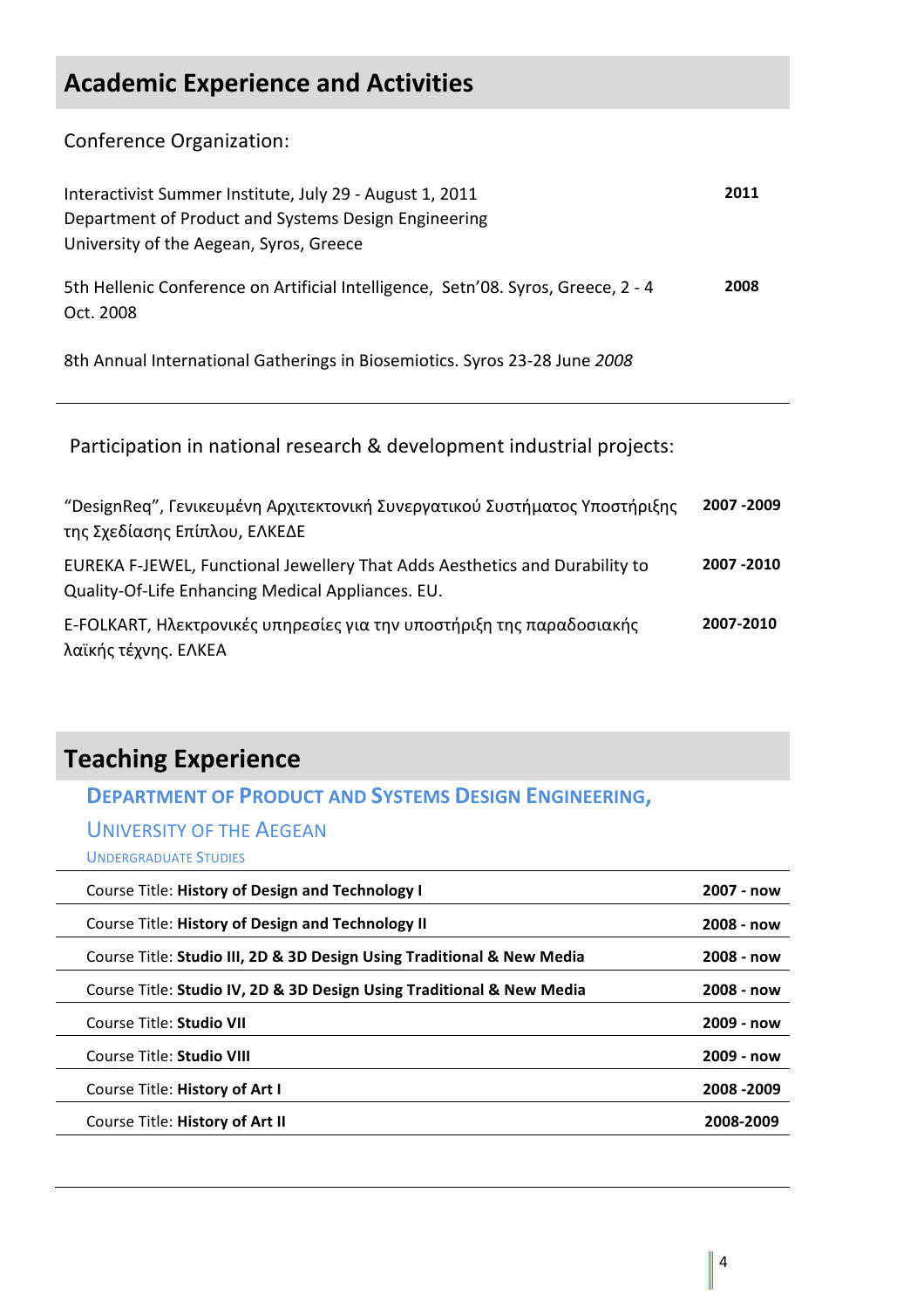#### **DEPARTMENT OF PRODUCT AND SYSTEMS DESIGN ENGINEERING,**

#### UNIVERSITY OF THE AEGEAN

#### **GRADUATE STUDIES**

| Master of Science (MSc) in Holistic Alternative Therapeutic Systems-Classical<br>Homeopathy | 2007 - now |
|---------------------------------------------------------------------------------------------|------------|
| Course Title: Applied Informatics I & II                                                    |            |
|                                                                                             |            |

Master of Science (MSc) in Design of Interactive and Industrial Products and Systems **2010- now**

Course Title: Product and Interactive Systems Design (studio)

#### **MINISTRY OF INTERIOR DECENTRALIZATION & E-GOVERNMENT**

| Project «ΣΥΖΕΥΞΙΣ»:                                                                 | 2006 |
|-------------------------------------------------------------------------------------|------|
| "Basic Significances, Operation and Services of a Network", "Operation and Controls |      |
| of a Router", "Network Safety"                                                      |      |

#### **PRIMARY SCHOOL EDUCATION**

Teaching arts in primary school.

#### **PREFECTURE OF CYCLADES**

#### **ADULT EDUCATION**

Person in charge of concretization of training program in "Fine Arts".

## **Student Supervision**

1. Tsouloufa, D. (2011). *Studying the Aesthetic Decisions in Design: Their Role and* Their Integration in the Design Process (Thesis). Product & Systems Design Engineer, Aegean University, Syros, Greece.

#### In progress

- 1. Working Subject: Interior design in Museums (Latinos Thomas)
- 2. Working Subject: Interior design in market stores (Savvopoulos Thomas)
- 3. Working Subject: Emotional design in products (Spanidou Ilianna)
- 4. Working Subject: Aesthetics in brand identity (Leontara Georgia-Loula)

**2005 -2009**

**2005-2007**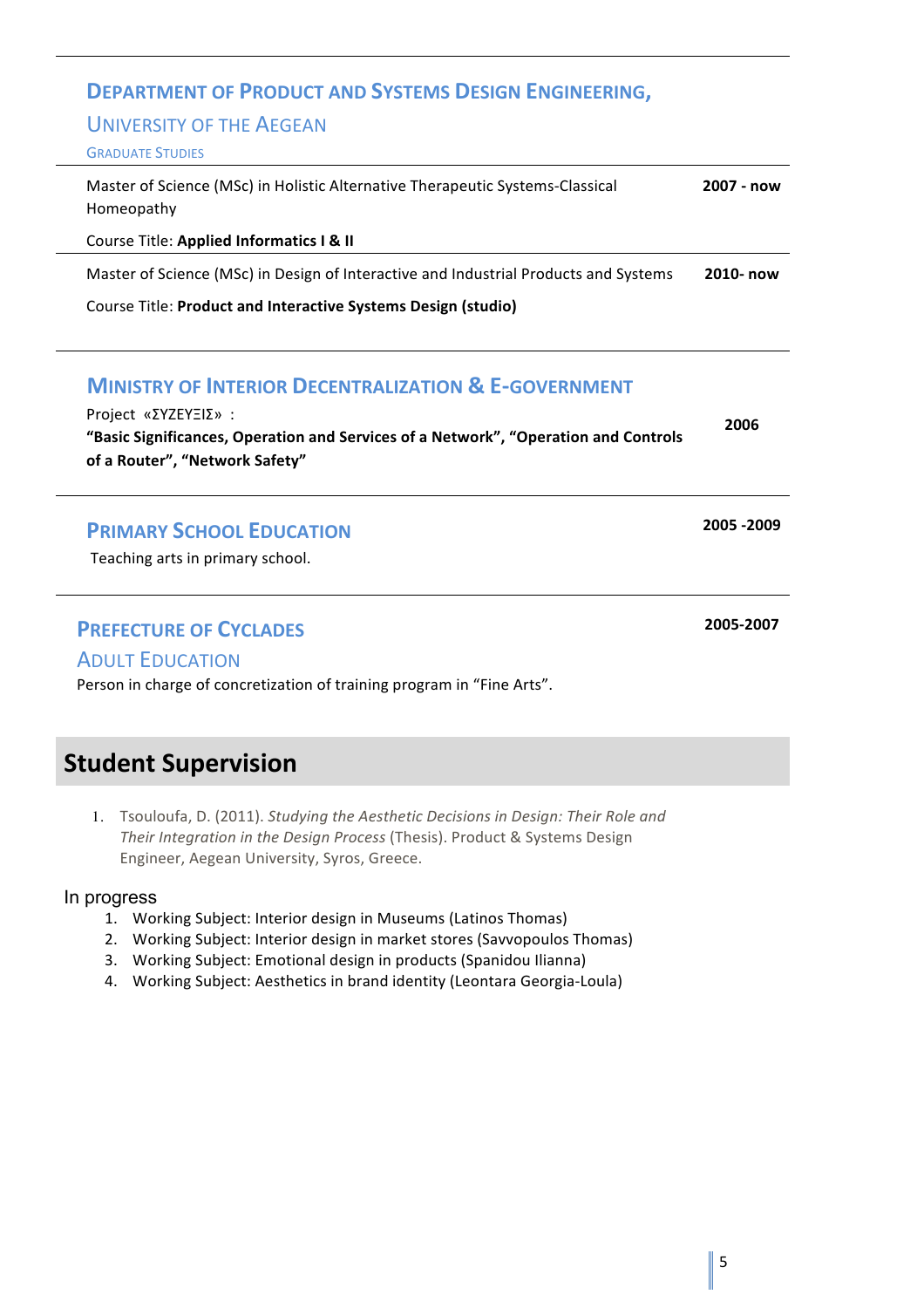# **Work Experience**

| Person in charge of production in Company:                   | 2000-2004 |
|--------------------------------------------------------------|-----------|
| « Metaxotipiki Athinon Christos Garbis & Co».                |           |
|                                                              |           |
| Person in charge of production and art direction in Company: | 1995-1998 |
| «Lombardias & Co»                                            |           |

## **Exhibitions & design**

*More than 64 artworks are found in private and public collections in Greece, France, Cyprus and USA.* 

| Personal show, Intellectual Center of Municipality Hermoupolis, Greece, 18-27<br>August, 2012                                                     | 2012       |
|---------------------------------------------------------------------------------------------------------------------------------------------------|------------|
| Group Show, Gallery Atrion, Thessaloniki, Greece                                                                                                  | 2011       |
| Group Show, Gallery Atrion, Thessaloniki, Greece                                                                                                  | 2010       |
| Personal show, Retrospective Selection 2002-2010, Intellectual Center of<br>Municipality Hermoupolis, Greece                                      | 2010       |
| <b>Virtual Exhibition</b>                                                                                                                         |            |
| Personal Show Intellectual Center of Municipality Ano Syros, Greece                                                                               | 2008       |
| Art direction end editing of the website:<br>Cybernetics & Human Knowing.<br>A Journal of Second Order Cybernetics, Autopoiesis & Cyber-Semiotics | 2007 - now |
| Art direction end editing of the website:<br>5th Hellenic Conference on Artificial Intelligence                                                   | 2007       |
| Art direction end editing of the website:<br>Annual International Gatherings in Biosemiotics                                                      |            |
| Personal Show Intellectual Center of Municipality Ano Syros, Greece                                                                               | 2006       |
| Group Show, Intellectual Center of Municipality Hermoupolis, Greece                                                                               | 2005       |